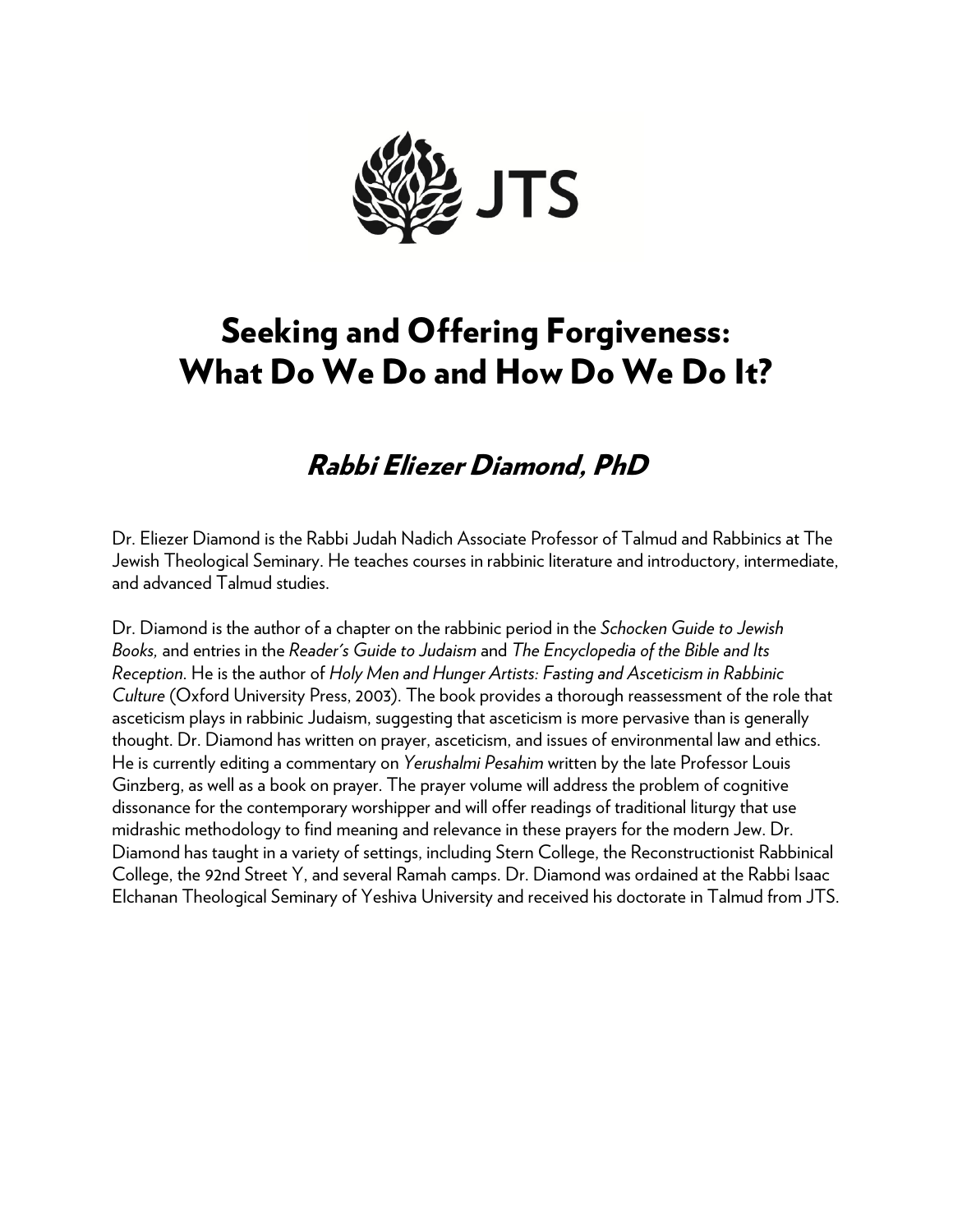#### 1. Maimonides, Laws of Repentance, Chapter 1 Halakhah 1

All commandments of the Torah, whether they be mandatory or prohibitive, if a man violates any one of them, either presumptuously or erroneously, when he will repent himself and turn away from his sinful way, he is obliged to confess before the Blessed Holy One even as it is said: "When a man or woman shall commit any sin..… Then they shall confess their sin which they have done (Num. 5.6–7), which is a confession of words.

Such confession is a mandatory commandment.

How is the verbal confession made? The sinner says thus: "I beseech Thee, O Great Name! I have sinned; I have been obstinate; I have committed profanity against Thee, particularly in doing thus and such. Now, behold! I have repented and am ashamed of my actions; forever will I not relapse into this thing again." This is the elementary form of confession; but whosoever elaborates in confessing and extends this subject is, indeed, praise-worthy. Likewise all those who bring sin-offerings or trespass-offerings, when they offer their sacrifices, whether for their errors or for their spitefulness, find no atonement in their sacrifices, unless they repent, and deliver themselves of a verbal confession, even as it is said: "He shall confess that he hath sinned in that thing" (Lev. 5.5) So, too, are the guilty upon whom the tribunal pronounced either a sentence of death or of stripes, who find no atonement either in their death or in being lashed unless they do repent and make verbal confession. Even he, who injures his friend or causes him damages in money matters, although he makes restitution of what he owes him, finds no atonement, unless he makes verbal confession and repents by obligating himself never to repeat this again, even as is said: "Any sin that man commits" (Num. 5.6).

ַ כָּל מָצָוֹת שֶׁבַּתּוֹרָה בֵּין עֵשָׂה בֵּיִן לֹא תַּעֲשֶׂה אִם עַבַר אַדַם ּ עַל אַחַת מֵהֶן בֵּין בְּזָדוֹן בֵּין בִשְׁגָּגָה כְּשֵׁ עֲשֶׂה תְּשׁוּבָה וְיָשׁוּב מֵ חֶ טְ אוֹ חַ יָּב לְ הִ תְ וַדּוֹת ַלְפָנֵי הָאֵל בָּרוּךְ הוּא שֶׁנֶּאֱמַר "אִ ישׁ אוֹ אִ שָּׁ ה כִּי יַעֲשׂוּ" וְגוֹ (במדבר ה ו) "וְהְתָוַדוּ אֶת חַ טָאתָם אֵשֶׁר עַשׂוּ" (במדבר ה ז) זֶה וִדּוּי דְּ בָ רִ ים.

וִדּוּי זֶה מִ צְ וַת עֲשֵׂ ה.

כִּיצַד מִתְוַדִּין. אוֹמֵר אָנָּא הַשֵּׁם חַטאתי עויתי פּשׁעתּי לפניך וְעָשִׂיתִי כָּךְ וְכָךְ וַהֲרֵי נְחַמְתִּי וּבֹשְׁ תִּ י בְּ מַ עֲשַׂ י וּלְ עוֹלָ ם אֵ ינִי חוֹזֵר לְ דָ בָ ר זֶה. וְזֶהוּ עִ קָּ רוֹ שֶׁ ל וִדּוּי. וְכָל הַ מַּ רְ בֶּ ה לְ הִ תְ וַדּוֹת ּ וּמַאֲרִיךָ בְּעָנָיָן זֶה הֲרֵי זֶה מְ שֻׁ בָּ ח. וְכֵן בַּ עֲלֵ י חַ טָּ אוֹת ֿוַאַשָׁמוֹת בְּעֵת שֶׁמְּבִיאִין קָ רְ בְּ נוֹתֵ יהֶ ן עַל שִׁ גְ גָתָ ן אוֹ עַל ֹזְדוֹנָן אֵין מִתְכַּפֵּר לָהֵן בְּקָרְבָּנָם ּ עַד שֶׁיַּעֲשׂוּ תָּשׁוּבָה וְיִתְוַדּוּ וִדּוּי דְּבָרִים שֶׁנֶּאֱמַר "וְהִתְוַדָּה אֲשֶׁר חָטָא עָלֶיהָ" (<u>ויקרא ה ה</u>). וְכֵן כָּל מְ חֻיְּבֵ י מִ יתוֹת בֵּ ית דִּ ין וּמִחי<sup>ּ</sup>בי מלקות אין מתכּפּר ַ לְהֶן בְּמִיתָתָן אוֹ בִּלְקָיָּתָן עַד ּשֶׁ יַּעֲשׂוּ תְּשׁוּבָה וְיִתְוַדּוּ. וְכֵן הַ הַחוֹבֵל בַּחֲבֵרוֹ וְהַמַּזִּיק מַמּוֹנוֹ אַף עַל פִּי שֵׁשָּׁלֵּם לוֹ מַה שֵׁהוּא ּחַיָּב לוֹ אֵינוֹ מִתְכַּפֵּר עַד שֶׁ יִּתְ וַדֶּ ה וְיָשׁוּב מִ לַּ עֲשׂוֹת כָּזֶה ַלְעוֹלָם שֶׁנֶּאֱמַר "מִכָּל חַטּאת הָ אָ דָ ם" (במדבר ה ו).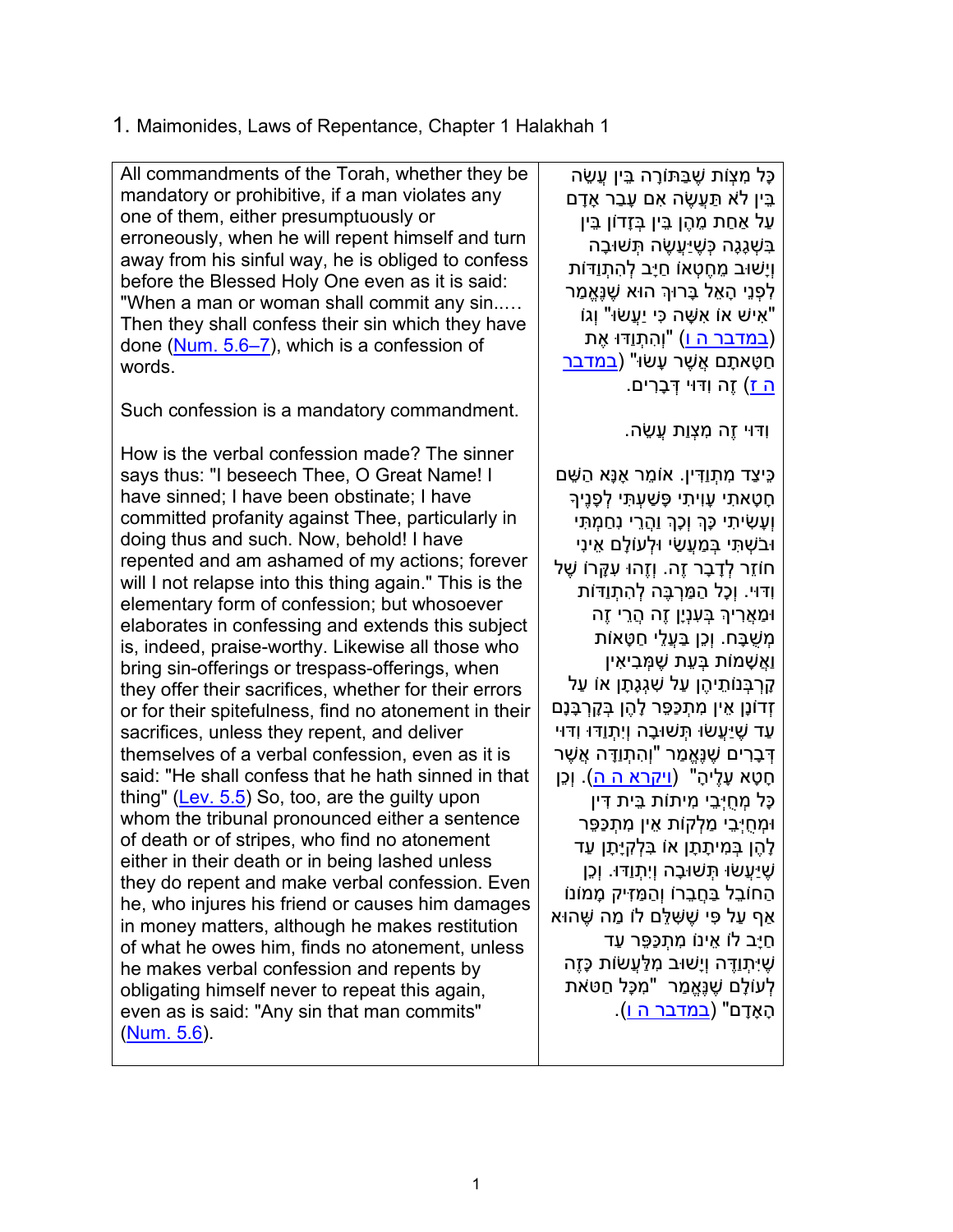# 2. Laws of Repentance, Chapter 2 Halakhah 9

Teshuvah and Yom Kippur only for sins between man and God; for example, a person who ate a forbidden food or engaged in forbidden sexual relations, and the like. However, sins between man and man; for example, someone who injures a colleague, curses a colleague, steals from him, or the like will never be forgiven until he gives his colleague what he owes him and appeases him.

[It must be emphasized that] even if a person restores the money that he owes [the person he wronged], he must appease him and ask him to forgive him.

Even if a person only upset a colleague by saying [certain] things, he must appease him and approach him [repeatedly] until he forgives him.

If his colleague does not desire to forgive him, he should bring a group of three of his friends and approach him with them and request [forgiveness]. If [the wronged party] is not appeased, he should repeat the process a second and third time. If he [still] does not want [to forgive him], he may let him alone and need not pursue [the matter further]. On the contrary, the person who refuses to grant forgiveness is the one considered as the sinner.

אֵ ין הַ תְּ שׁוּבָ ה וְלֹא יוֹם הַ כִּפּוּרִ ים מְ כַפְּ רִ ין אֶ לָּ א עַל עֲבֵ רוֹת שֶׁ בֵּ ין אַדם למַקוֹם כּגוֹן מי שַׁאַכל דַּבַר ּ אָסוּר אוֹ בָּעַל בְּעִילָה אֲסוּרָה וְכַיּוֹצֵא בָּהֶן. אָבָל עֲבֵרוֹת שֶׁבֵּין ֿ אַדָם לַחֲבֶרוֹ כָּגוֹן הַחוֹבֵל אֶת ּ חַבֵרוֹ אוֹ הַמְקַלֵּל חֲבָרוֹ אוֹ גּוֹזְלוֹ וְכַיוֹצֵא בָּהֶן אֵינוֹ נִמְחַל לוֹ לְעוֹלָם ַ עַד שֵׁיְּתֵּן לַחֲבֵרוֹ מֵה שֶׁהוּא חַיָּב לוֹ וִירַ צֵּהוּ. אַ ף עַל פִּ י שֶׁ הֶ חֱזִיר לוֹ ּמְמוֹן שֶׁהוּא חַיָּב לוֹ צָרִיךְ לְרַצּוֹתוֹ ּוְלִשְׁאל מְמֵּנּוּ שֶׁיִּמְחל לוֹ. אֵפְלּוּ לֹא הקניט את חברוֹ אלָא ּ בִּדְבָרִים צַרִיךְ לְפַיְּסוֹ וַלְפָגֹּעַ בּוֹ ּעד שִׁיּמַחל לוֹ. לֹא רָצָה חַבַּרוֹ למחל לוֹ מביא לוֹ שׁוּרָה שַׁל שלשה בּנִי אַדָם מרעיו וּפּוֹגעין בּוֹ וּמְ בַ קְּ שִׁ ין מִ מֶּ נּוּ. לֹא נִתְ רַ צָּה לָהֶ ן מֵ בִ יא לוֹ שְׁ נִיָּה וּשְׁ לִ ישִׁ ית. לֹא ּרַצָה מִנִיחוֹ וְהוֹלֵךְ לוֹ וְזֶה שֶׁלֹּא ְמַחַל הוּא הַחוֹטֵא. וְאִם הַיָה רַבּוֹ הוֹלֶךְ וּבָא אֵפְלּוּ אֶלֶף פְּעָמִים עַד שֶׁ יִּמְ חל לוֹ: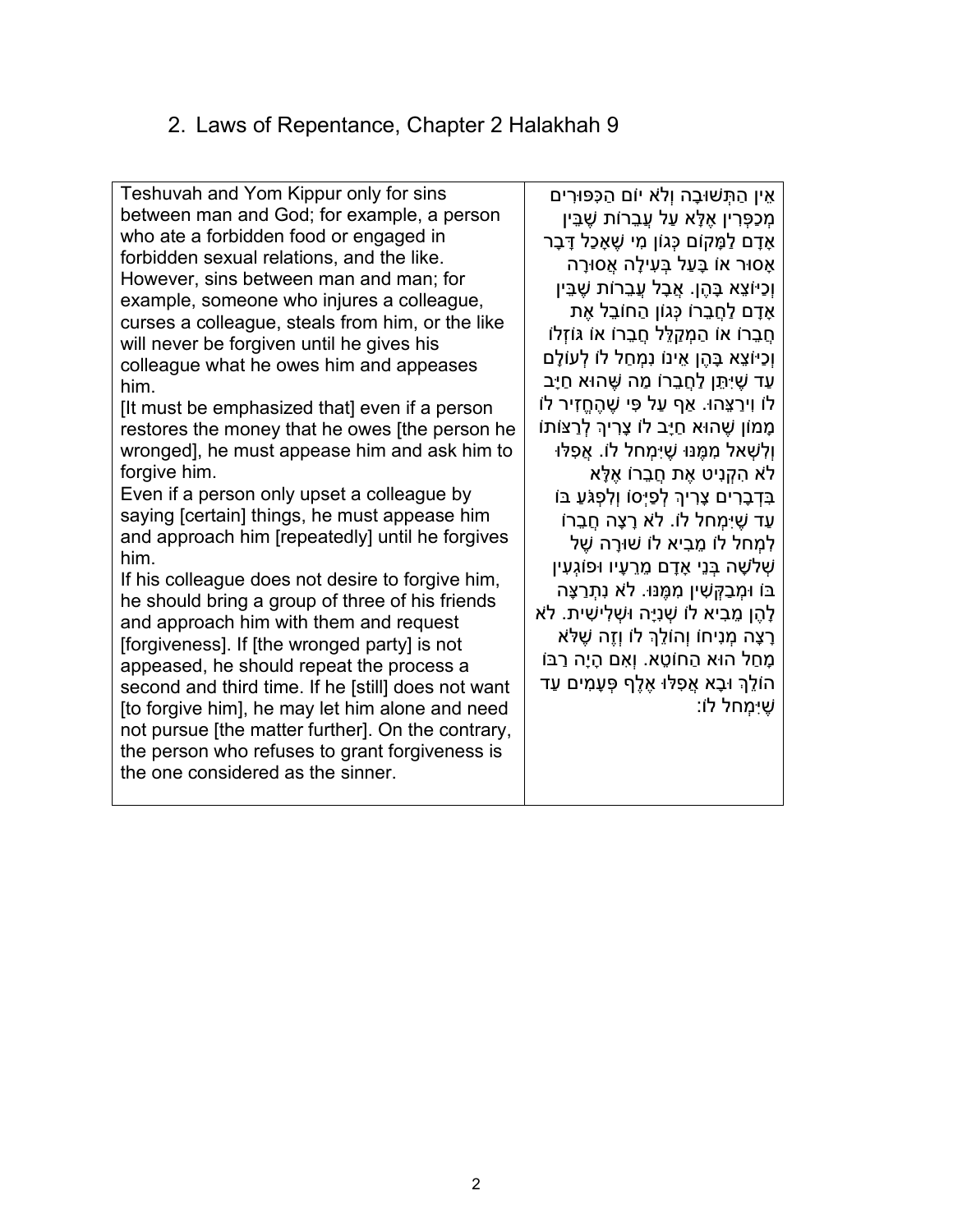#### 3. Bava Mezia 58b

| The Gemara relates that the tanna who recited<br>mishnayot and baraitot in the study hall taught a baraita<br>before Rav Nahman bar Yitzhak: Anyone who<br>humiliates another in public, it is as though he were<br>spilling blood. Rav Nahman bar Yitzhak said to him:<br>You have spoken well, as we see that after the<br>humiliated person blushes, the red leaves his face and<br><b>pallor comes</b> in its place, which is tantamount to spilling<br>his blood. Abaye said to Rav Dimi: In the West, i.e.,<br>Eretz Yisrael, with regard to what mitzva are they<br>particularly vigilant? Rav Dimi said to him: They are<br>vigilant in refraining from humiliating others, as Rabbi<br>Hanina says: Everyone descends to Gehenna except<br>for three. | תני תנא קמיה דרב נחמן<br>בר יצחק כל המלבין פני<br>חבירו ברבים כאילו שופך<br>דמים א"ל שפיר קא אמרת<br>דחזינא ליה דאזיל סומקא<br>ואתי חוורא אמר ליה אביי<br>לרב דימי במערבא במאי<br>זהירי א"ל באחוורי אפי<br>דאמר רבי חנינא הכל יורדין<br>לגיהנם חוץ משלשה |
|----------------------------------------------------------------------------------------------------------------------------------------------------------------------------------------------------------------------------------------------------------------------------------------------------------------------------------------------------------------------------------------------------------------------------------------------------------------------------------------------------------------------------------------------------------------------------------------------------------------------------------------------------------------------------------------------------------------------------------------------------------------|----------------------------------------------------------------------------------------------------------------------------------------------------------------------------------------------------------------------------------------------------------|
|----------------------------------------------------------------------------------------------------------------------------------------------------------------------------------------------------------------------------------------------------------------------------------------------------------------------------------------------------------------------------------------------------------------------------------------------------------------------------------------------------------------------------------------------------------------------------------------------------------------------------------------------------------------------------------------------------------------------------------------------------------------|----------------------------------------------------------------------------------------------------------------------------------------------------------------------------------------------------------------------------------------------------------|

#### 4. Pirke Avot 4, 18

| Rabbi Shimon ben Elazar said: Do not try     | ן רַבִּי שִׁמְעוֹן בֵּן אֵלְעָזָר אוֹמֵר, אַל תְּרַצֵּה אֶת         |
|----------------------------------------------|---------------------------------------------------------------------|
| to appease your friend during his hour of    | ּחֲבֵרְךָ בִשְׁעַת כַּעֲס), וְאַל תְּנַחֲמֶנּוּ בְּשָׁעָה שֶׁמֵּתוֹ |
| anger; Nor comfort him at the hour while     | ּמֻטָּל לְפָנָיו, וְאַל תִּשְׁאַל לוֹ בִשְׁעַת נִדְרוֹ, וְאַל       |
| his dead still lies before him; Nor question | ּתִּשְׁתַּדֵּל לְרְאוֹתוֹ בִשְׁעַת קַלְקָלָתוֹ :                    |
| him at the hour of his yow; Nor strive to    |                                                                     |
| see him in the hour of his disgrace.         |                                                                     |

#### 5. C.S. Lewis, "Essay on Forgiveness", 1960

Now it seems to me that we often make a mistake both about God's forgiveness of our sins and about the forgiveness we are told to offer to other people's sins. Take it first about God's forgiveness, I find that when I think I am asking God to forgive me I am often in reality (unless I watch myself very carefully) asking Him to do something quite different. I am asking him not to forgive me but to excuse me. But there is all the difference in the world between forgiving and excusing. Forgiveness says, "Yes, you have done this thing, but I accept your apology; I will never hold it against you and everything between us two will be exactly as it was before." If one was not really to blame then there is nothing to forgive. In that sense forgiveness and excusing are almost opposites. Of course, in dozens of cases, either between God and man, or between one man and another, there may be a mixture of the two. Part of what at first seemed to be the sins turns out to be really nobody's fault and is excused; the bit that is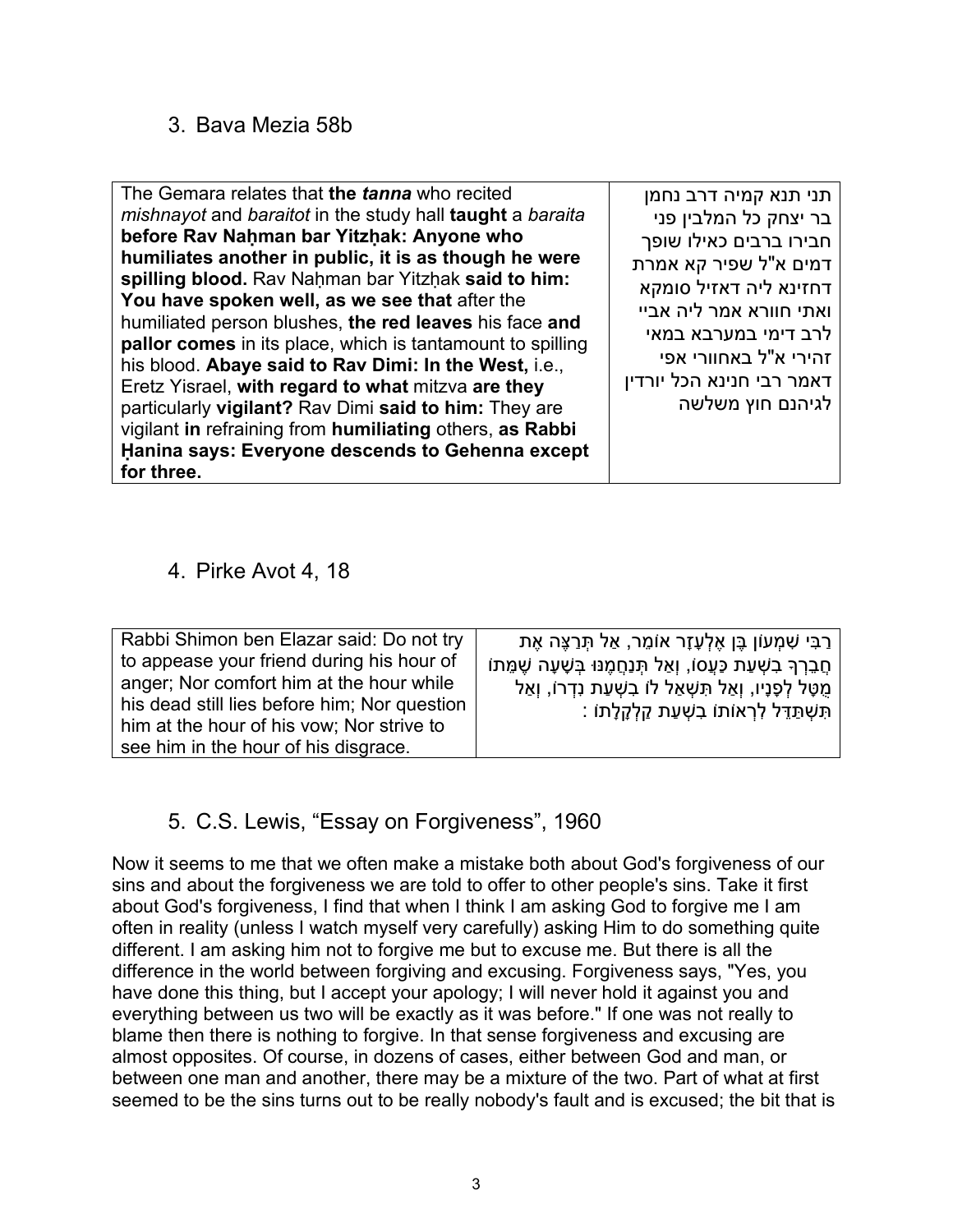left over is forgiven. If you had a perfect excuse, you would not need forgiveness; if the whole of your actions needs forgiveness, then there was no excuse for it. But the trouble is that what we call "asking God's forgiveness" very often really consists in asking God to accept our excuses. What leads us into this mistake is the fact that there usually is some amount of excuse, some "extenuating circumstances." We are so very anxious to point these things out to God (and to ourselves) that we are apt to forget the very important thing; that is, the bit left over, the bit which excuses don't cover, the bit which is inexcusable but not, thank God, unforgivable. And if we forget this, we shall go away imagining that we have repented and been forgiven when all that has really happened is that we have satisfied ourselves with our own excuses. They may be very bad excuses; we are all too easily satisfied about ourselves.

# 6. Julia Margulies as Alicia Florrick in *The Good Wife*, Season 1 Episode 2

If you want me to forgive you, I need to know what I'm forgiving you for.

# 7. Laws of Repentance Chapter 2 Halakhah 10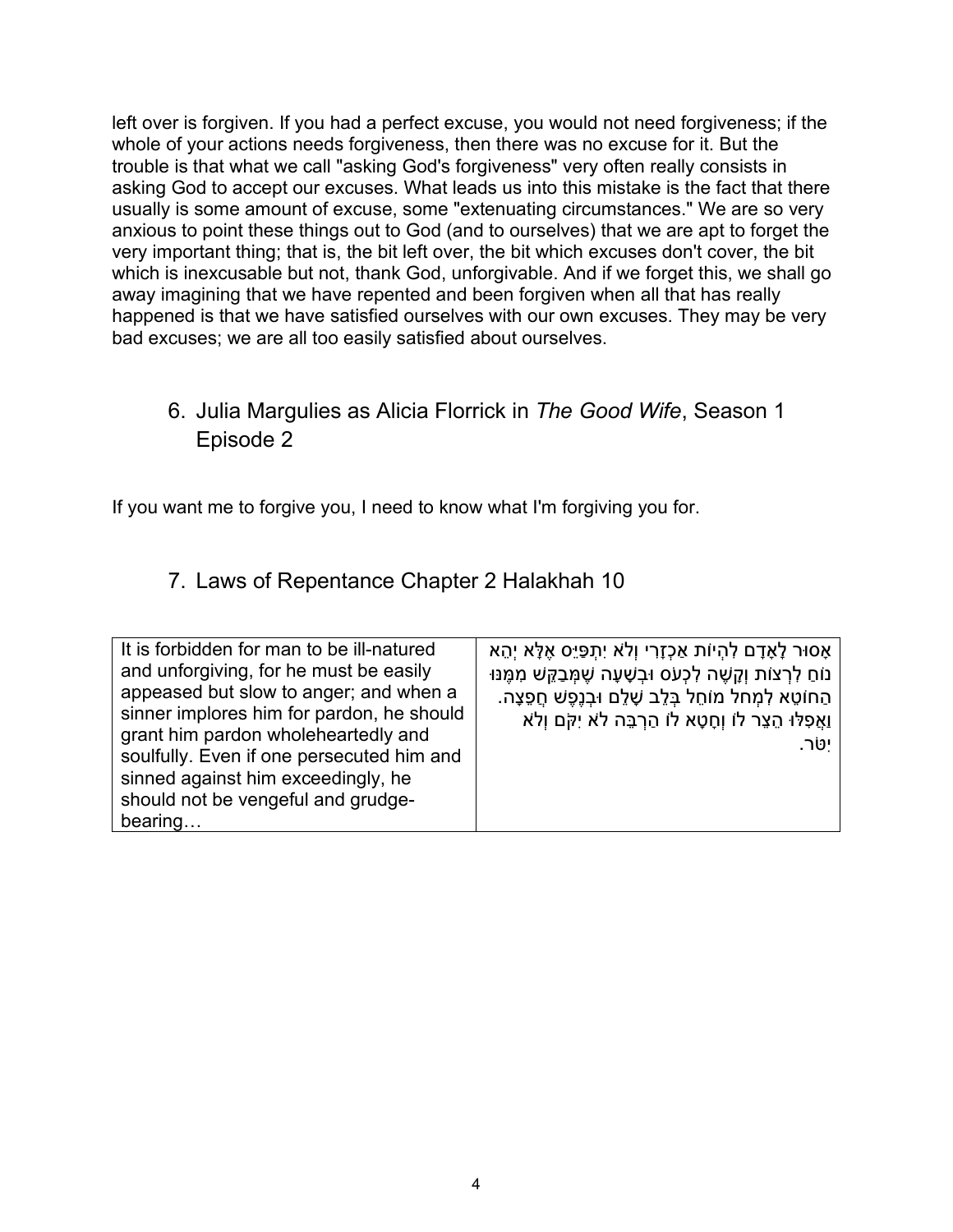#### 8. Shabbat 31a

There was **another incident involving one gentile who came before Shammai** and **said to** Shammai: **Convert me on condition that you teach me the entire Torah while I am standing on one foot.** Shammai **pushed him** away **with the builder's cubit in his hand.** This was a common measuring stick and Shammai was a builder by trade. The same gentile **came before Hillel. He converted him** and **said to him:** That **which is hateful to you do not do to another; that is the entire Torah, and the rest is its interpretation. Go study.** ּשׁוּב מַעֲשֶׂה בָּגוֹי אֶחָד שֶׁבָּא לְפְנֵי ּשַׁמַּאי. אָמַר לוֹ: גַּיְּירֵנִי עַל מְנָת ּשֶׁתָּלַמְּדֵנִי כַּל הַתּוֹרָה כּוּלֵּהּ כִּשֶׁאֲנִי עוֹמֵד עַל רֶגֶל אַחַת! דְּחָפּוֹ בְּאַמַּת הַבִּנְיָן שֶׁבְּיָדוֹ. בָּא לִפְנֵי הָלֵל, גַּיְירֵ יהּ. אָ מַ ר לוֹ: דַּ עֲלָ � סְ נֵי לְחַבְרָךְ לָא תַּעֲבֵיד — זוֹ הִיא כָּל הַתּוֹרָה כּוּלָּהּ, וְאִידַּךְ פֵּירוּשַׁהּ הוּא, זִיל גְּ מוֹר .

# 9. Confucius

Those who cannot forgive others break the bridge over which they themselves must pass.

#### 10. Leviticus 19:17-18

#### 11. Mishnah Avot 1, 6

| Joshua ben Perahiah and Nittai the<br>Arbelite received [the oral tradition] from<br>them. Joshua ben Perahiah used to<br>say: appoint for thyself a teacher, and<br>acquire for thyself a companion and<br>judge all men with the scale weighted in<br>his favor. | ְיָהוֹשֵׁעַ בֵּן פְּרַחְיָה וְנִתַּאי הָאַרְבֵּלִי קִבְּלוּ מֵהֶם.<br>ְיָהוֹשֻׁעַ בֵּן פְּרַחְיָה אוֹמֵר, עֲשֶׂה לְךָּ רַב, וּקְנֵה<br>ֹלְךָּ חָבֵר, וֶהֱוֵי דָן אֶת כָּל הָאָדָם לְכַף זְכוּת : |
|--------------------------------------------------------------------------------------------------------------------------------------------------------------------------------------------------------------------------------------------------------------------|--------------------------------------------------------------------------------------------------------------------------------------------------------------------------------------------------|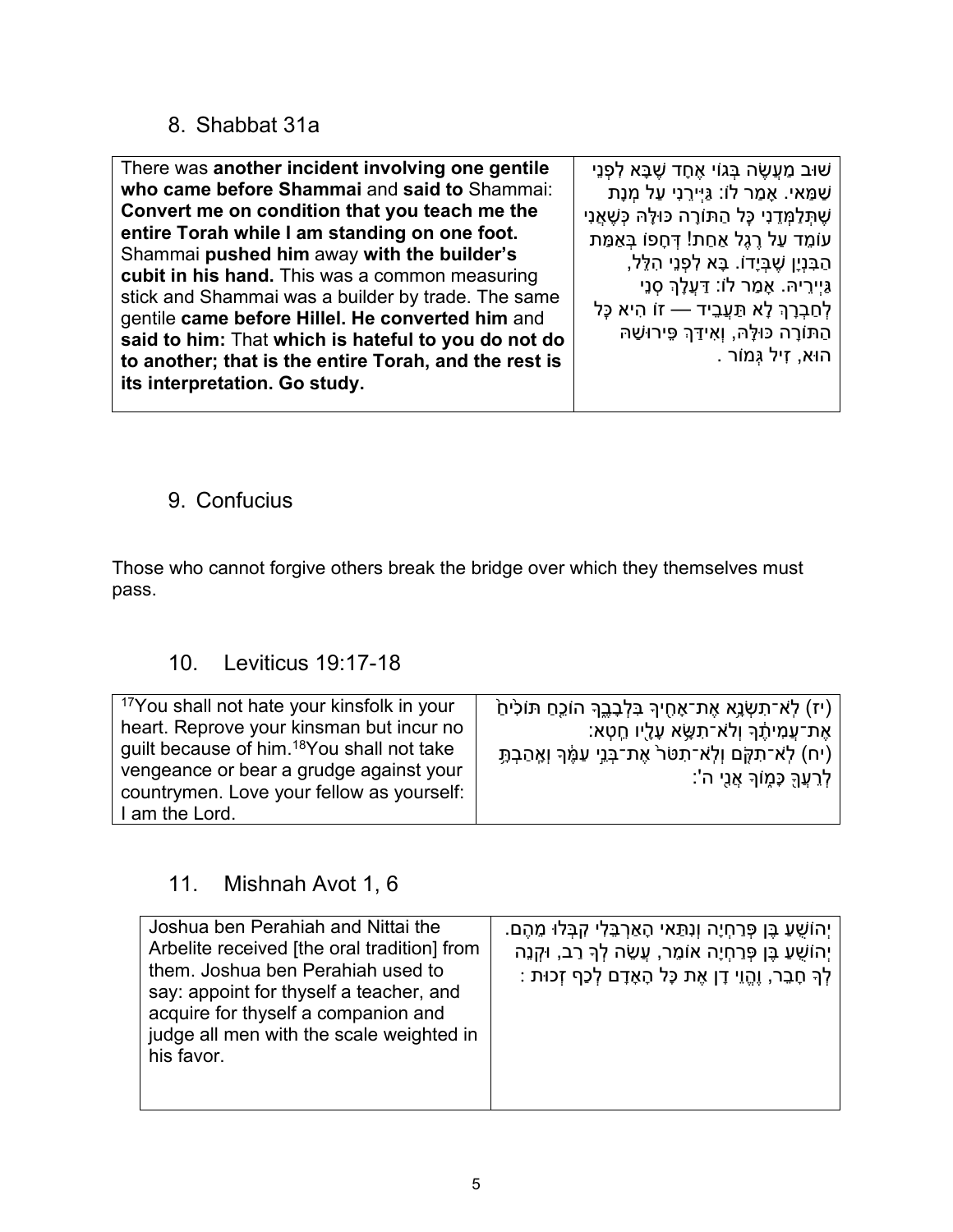# דוד אליקים בשבקין, ברוגז רחם תזכור עמ' נח 12.

#### David Bashevkin, *In Your Time of Anger Remember to be Compassionate*

דברים שבלב אינם דברים כתוב בגליוני הש״ם להג״ר ר׳ יוסף ענגיל קידושין מט: ד״ה ודברים, וז״ל: "המבייש את חבירו ומחל לו בפיו אע"פ שלא מחל לו בלבו אמרינן ביה דברים שבלב אינם דברים״.

...If someone humiliates someone else and he says that he forgives him, even though he has not forgiven him in his heart we say that what is in the heart is of no consequence [I.e. it does not nullify the act of forgiveness]

#### 13. C.S. Lewis, *Mere Christianity,* Chapter 3: Forgiveness

It is laid down in the Christian rule, 'Thou shalt love thy neighbor as thyself.' Because in Christian morals 'thy neighbor' includes 'thy enemy,' and so we come up against this terrible duty of forgiving our enemies.

Everyone says forgiveness is a lovely idea, until they have something to forgive.

#### 14. Exodus 23, 5

| When you see the ass of your enemy<br>I lying under its burden and would refrain<br>from raising it, you must nevertheless<br>raise it with him. | ְ כֵּי־תִרְאֶۢה חֵמְוֹר שֹׂנַאֲךָ רֹבֵץ תַּחַת מַשָּׂאוֹ וְחָדַלְתָּ  <br>ְמֵעֲזֹב לֶוֹ עָזֹב תַּעֲזָב עִמְּוֹ: |
|--------------------------------------------------------------------------------------------------------------------------------------------------|-----------------------------------------------------------------------------------------------------------------|
|--------------------------------------------------------------------------------------------------------------------------------------------------|-----------------------------------------------------------------------------------------------------------------|

# 15. Lewis B. Smedes (Christian author, ethicist, and theologian in the Reformed tradition)

Forgiving does not erase the bitter past. A healed memory is not a deleted memory. Instead, forgiving what we cannot forget creates a new way to remember. We change the memory of our past into a hope for our future.

[You can forgive someone almost anything. But you cannot tolerate everything...We](https://www.azquotes.com/quote/563697)  [don't have to tolerate what people do just because we forgive them for doing it.](https://www.azquotes.com/quote/563697)  [Forgiving heals us personally. To tolerate everything only hurts us all in the long run.](https://www.azquotes.com/quote/563697)